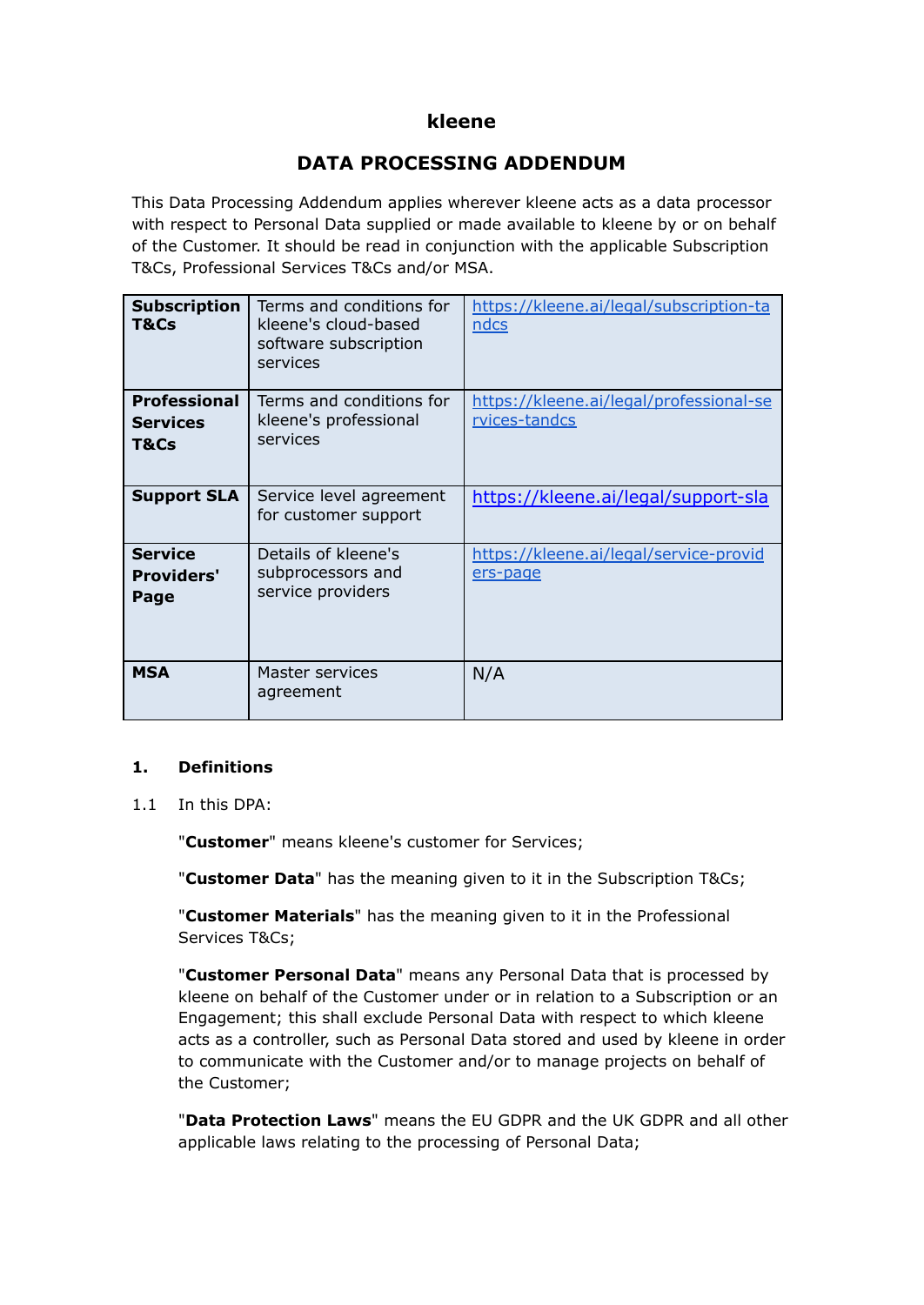"**DPA**" means this data processing addendum, as it may be updated from time to time in accordance with its own provisions or the provisions of the applicable Subscription T&Cs, Professional Services T&Cs and/or MSA;

"**Engagement**" has the meaning given to it in the Professional Services T&Cs;

"**EU GDPR**" means the General Data Protection Regulation (Regulation (EU) 2016/679) and all other EU laws regulating the processing of Personal Data, as such laws may be updated, amended and superseded from time to time;

"**kleene**" means Minoro Ltd (trading as kleene or kleene.ai), a company incorporated in England and Wales (registration number 10657177) having its registered office at 11 Bracken Place, Bedford, United Kingdom, MK41 0TG;

"**Order Documents**" means, in relation to a Subscription, the applicable order form agreed by the parties; and in relation to an Engagement, any applicable order form and each applicable statement of work agreed by the parties;

"**Personal Data**" means personal data under any of the Data Protection Laws;

"**Services**" means the services provided or to be provided by kleene to the Customer under the Order Documents;

"**Subscription**" has the meaning given to in the Subscription T&Cs; and

"**UK GDPR**" means the EU GDPR as transposed into UK law (including by the Data Protection Act 2018 and the Data Protection, Privacy and Electronic Communications (Amendments etc) (EU Exit) Regulations 2019) and all other UK laws regulating the processing of Personal Data, as such laws may be updated, amended and superseded from time to time.

#### **2. Compliance with Data Protection Laws**

- 2.1 Each party shall comply with the Data Protection Laws with respect to the processing of the Customer Personal Data.
- 2.2 The Customer warrants to kleene that it has the legal right to disclose all Personal Data that it does in fact disclose to kleene under or in connection with any Subscription or Engagement.

#### **3. Scope of processing**

- 3.1 The Customer shall only supply to kleene, and kleene shall only process, Personal Data that:
	- (a) is included in the Customer Data or the Customer Materials; or
	- (b) is included in or relates to support Tickets (as defined in the Support SLA).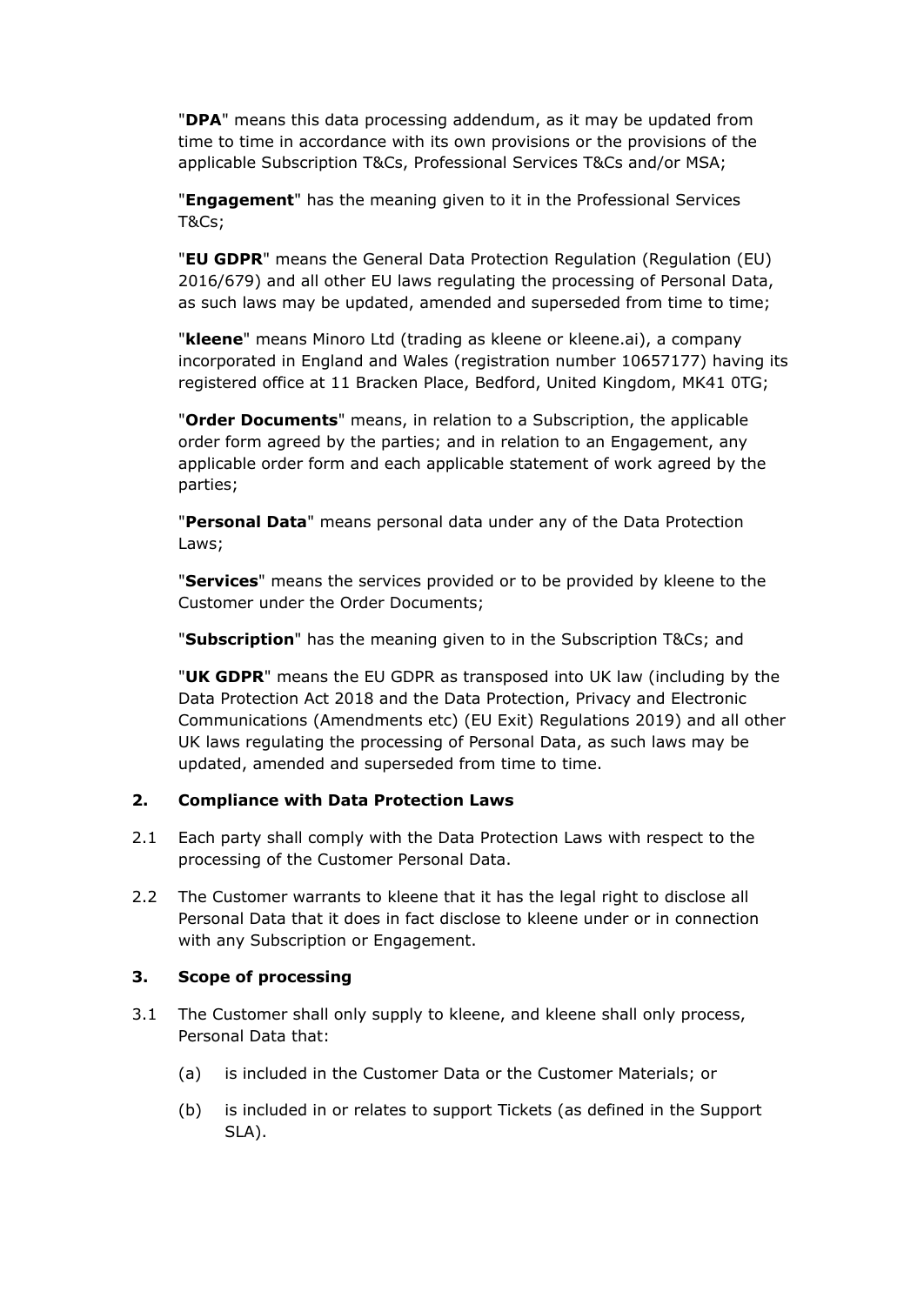Such Personal Data may relate to any relevant individual. Where practicable, more specific information about the categories of Personal Data that may be processed under this DPA, and about the categories of data subject to which that Personal Data relates, may be set out in the Order Documents or another document agreed by the parties in writing.

- 3.2 kleene shall only process the Customer Personal Data for the purposes of providing the Services, performing its other obligations under the applicable Subscription or Engagement and communicating with the Customer, along with any other purposes specified in the Order Documents.
- 3.3 kleene shall only process the Customer Personal Data on the documented instructions of the Customer (including with regard to transfers of the Customer Personal Data to a third country under the Data Protection Laws), as set out in the Order Documents, this DPA, the Subscription T&Cs and/or the Professional Services T&Cs, any MSA and any other document agreed by the parties in writing.
- 3.4 kleene shall promptly inform the Customer if, in the opinion of kleene, an instruction of the Customer relating to the processing of the Customer Personal Data infringes the Data Protection Laws.
- 3.5 Notwithstanding any other provision of this DPA, kleene may process the Customer Personal Data if and to the extent that kleene is required to do so by applicable law. In such a case, kleene shall inform the Customer of the legal requirement before processing, unless that law prohibits such information on important grounds of public interest.

#### **4. Duration of processing**

- 4.1 kleene shall only process the Customer Personal Data during the period of provision of services under the relevant Subscription or Engagement and for not more than 90 days following the end of that period, subject to the other provisions of this DPA. The Customer acknowledges that, if kleene does not provide Data Warehouse Services (as defined in the Subscription T&Cs) then Customer Data shall only be processed by kleene on a transient basis, and no Customer Data shall be stored by kleene following the termination of the Subscription.
- 4.2 Subject to Clause 4.1, kleene shall, at the choice of the Customer, delete or return all of the Customer Personal Data to the Customer after the provision of services relating to the processing, and shall delete existing copies save to the extent that applicable law requires storage of the relevant Personal Data. The Customer may exercise its rights under this Clause 4.2 by sending a request to the kleene support team.

#### **5. Confidentiality and security**

5.1 kleene shall ensure that persons authorised to process the Customer Personal Data have committed themselves to confidentiality or are under an appropriate statutory obligation of confidentiality.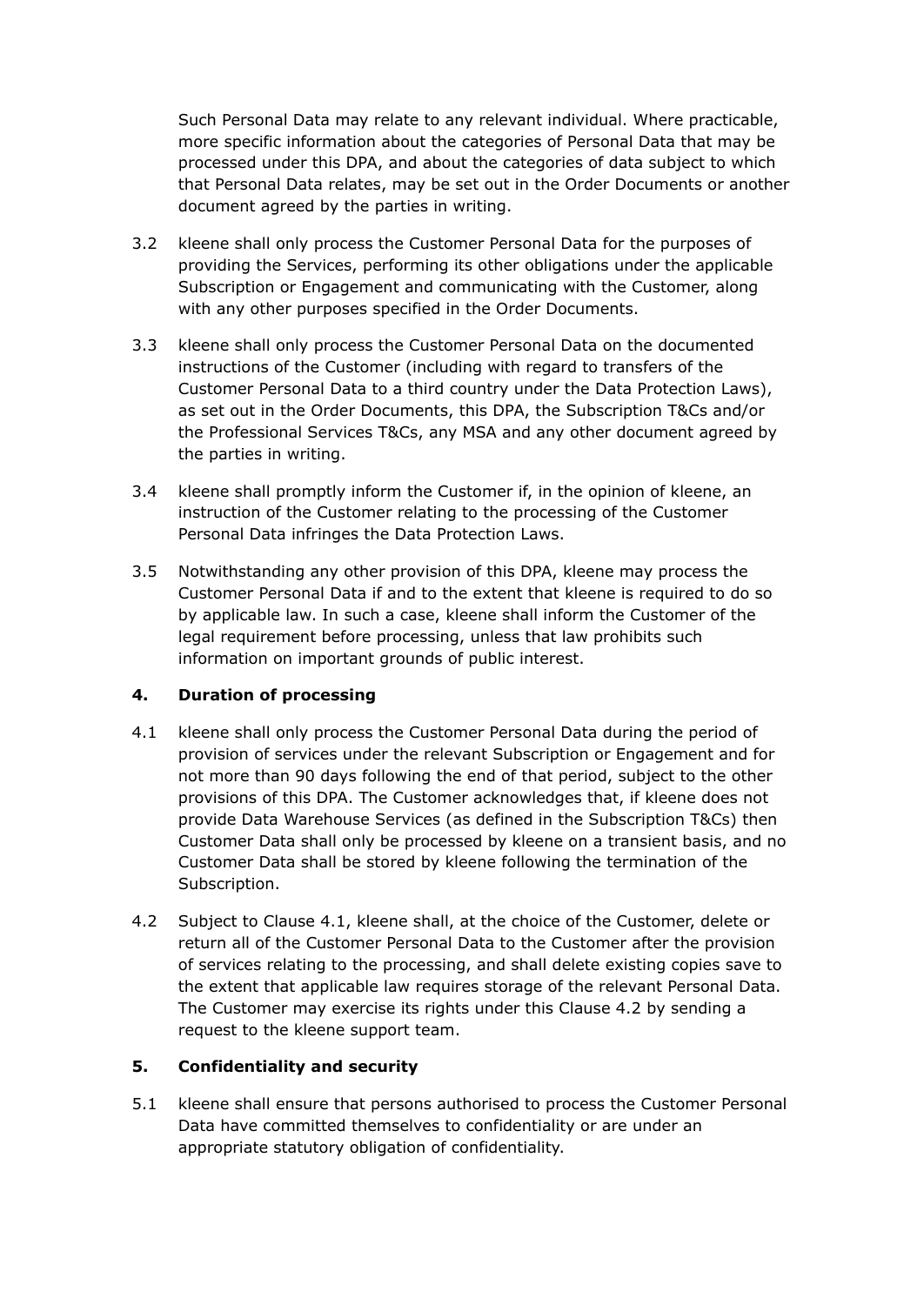5.2 kleene shall each implement appropriate technical and organisational measures to ensure an appropriate level of security for the Customer Personal Data, including any measures specified in the Order Documents.

### **6. Third party processors and international transfers**

- 6.1 kleene must not engage any third party to process the Customer Personal Data without the prior specific or general written authorisation of the Customer. In the case of a general written authorisation, kleene shall inform the Customer (by updating the Service Providers' Page and, if the Customer has so requested, sending an email notice to the Customer) at least 14 days in advance of any intended changes concerning the addition or replacement of any third party processor, and if the Customer objects to any such changes before their implementation, then the Customer may terminate the relevant Subscription or Engagement on 7 days' written notice to kleene, providing that such notice must be given within the period of 7 days following the date that kleene informed the Customer of the intended changes.
- 6.2 kleene shall ensure that each third party processor is subject to equivalent legal obligations as those imposed on kleene by this DPA.
- 6.3 kleene is hereby authorised by the Customer to engage, as sub-processors with respect to Customer Personal Data, the third parties, and third parties within the categories, identified on the Service Providers' Page as at the date of agreement the applicable Subscription or Engagement.
- 6.4 The Customer hereby authorises kleene to make the following transfers of Customer Personal Data:
	- (a) kleene may transfer the Customer Personal Data to its third party processors in the jurisdictions identified on the Service Providers' Page and may permit its third party processors to make such transfers, providing that such transfers must be protected by any appropriate safeguards identified therein; and
	- (b) kleene may transfer the Customer Personal Data to a country, a territory or sector to the extent that the competent data protection authorities have decided that the country, territory or sector ensures an adequate level of protection for Personal Data for the purposes of the Data Protection Laws.

#### **7. Assistance and cooperation**

- 7.1 kleene shall, insofar as possible and taking into account the nature of the processing, take appropriate technical and organisational measures to assist the Customer with the fulfilment of the Customer's obligation to respond to requests exercising a data subject's rights under the Data Protection Laws.
- 7.2 kleene shall assist the Customer in ensuring compliance with the obligations relating to the security of processing of personal data, the notification of personal data breaches to the supervisory authority, the communication of personal data breaches to the data subject, data protection impact assessments and prior consultation in relation to high-risk processing under